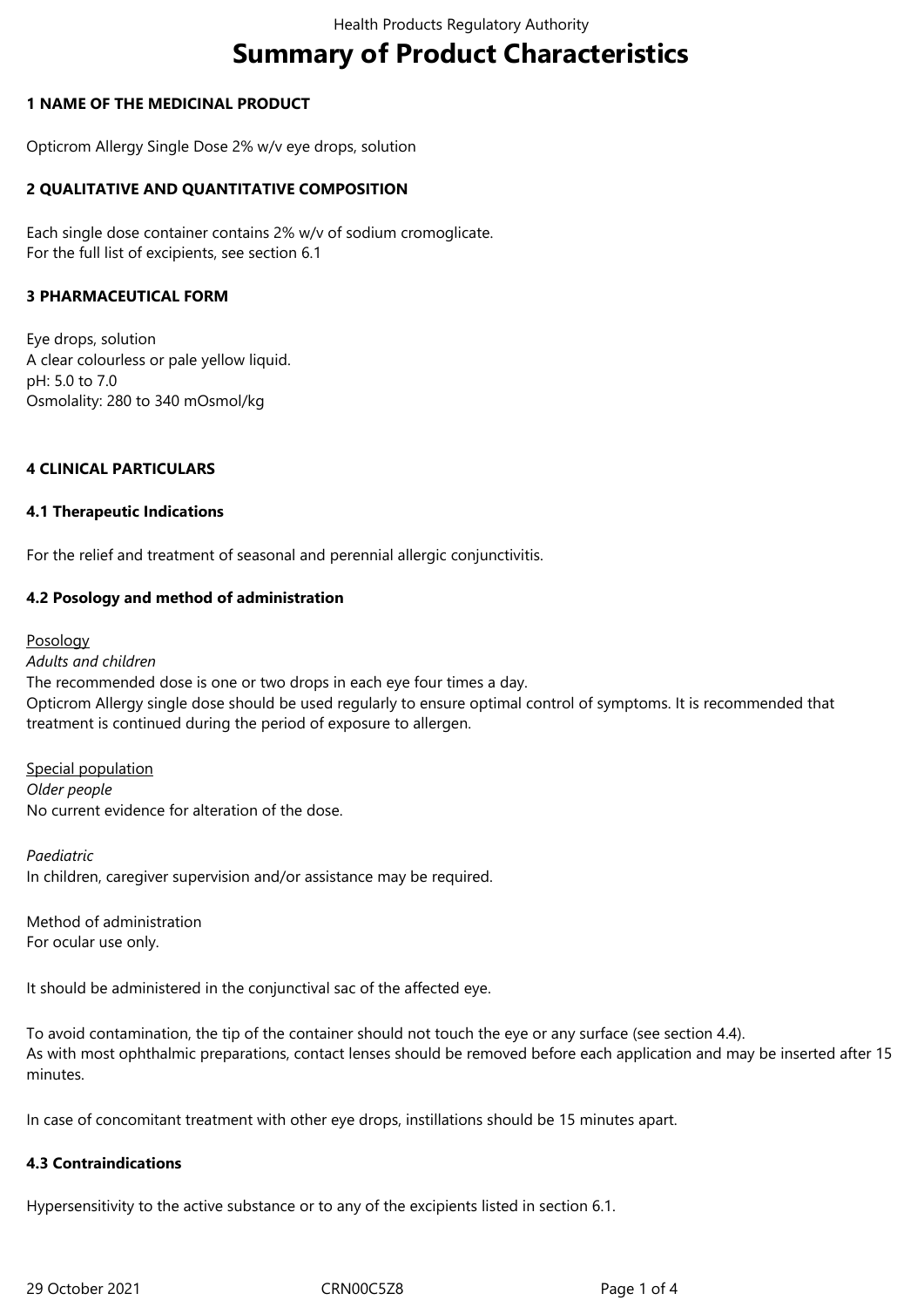#### **4.4 Special warnings and precautions for use**

Opticrom Allergy single dose is sterile, preservative-free, and presented in a single dose container which should be used immediately after opening and any remaining contents discarded after use.

Patients wearing contact lenses: see section 4.2.

# **4.5 Interaction with other medicinal products and other forms of interactions**

No interactions studies have been performed.

# **4.6 Fertility, pregnancy and lactation**

## **Pregnancy**

As with all medication, caution should be exercised especially during the first trimester of pregnancy. Cumulative experience with sodium cromoglicate suggests that it has no adverse effects on foetal development. It should be used in pregnancy only where there is a clear need.

# Breast-feeding

It is not known whether sodium cromoglicate is excreted in human breast milk but, on the basis of its physicochemical properties, this is considered unlikely. There is no information to suggest the use of sodium cromoglicate has any undesirable effects on the baby.

# **Fertility**

Animal studies did not show any effect on fertility. It is not known if sodium cromoglicate has an effect on human fertility.

# **4.7 Effects on ability to drive and use machines**

As with all eye drops, instillation of these eye drops may cause a transient blurring of vision. Patients are advised not to drive or operate machinery if affected, until their normal vision has been re-established.

# **4.8 Undesirable effects**

Frequencies are based on the MedDRA frequency convention and defined as: very common (≥1/10); common (≥1/100 to <1/10); uncommon (≥1/1,000 to <1/100); rare (≥1/10,000 to <1/1,000); very rare (<1/10,000); not known (cannot be estimated from the available data).

## Eye Disorders

Not known: Transient stinging and burning may occur after instillation. Other symptoms of local irritation have been reported.

## Immune System Disorders

Not known: Local and system hypersensitivity reactions have been reported.

## Reporting of suspected adverse reactions

Reporting suspected adverse reactions after authorisation of the medicinal product is important. It allows continued monitoring of the benefit/risk balance of the medicinal product. Healthcare professionals are asked to report any suspected adverse reactions via HPRA Pharmacovigilance, Earlsfort Terrace, IRL -Dublin 2; Tel: +353 1 6764971; Fax: +353 1 6762517; Website: http://www.hpra.ie/; e-mail: medsafety@hpra.ie.

# **4.9 Overdose**

No actio[n other than medical](http://www.hpra.ie/) supervi[sion should be nece](mailto:medsafety@hpra.ie)ssary.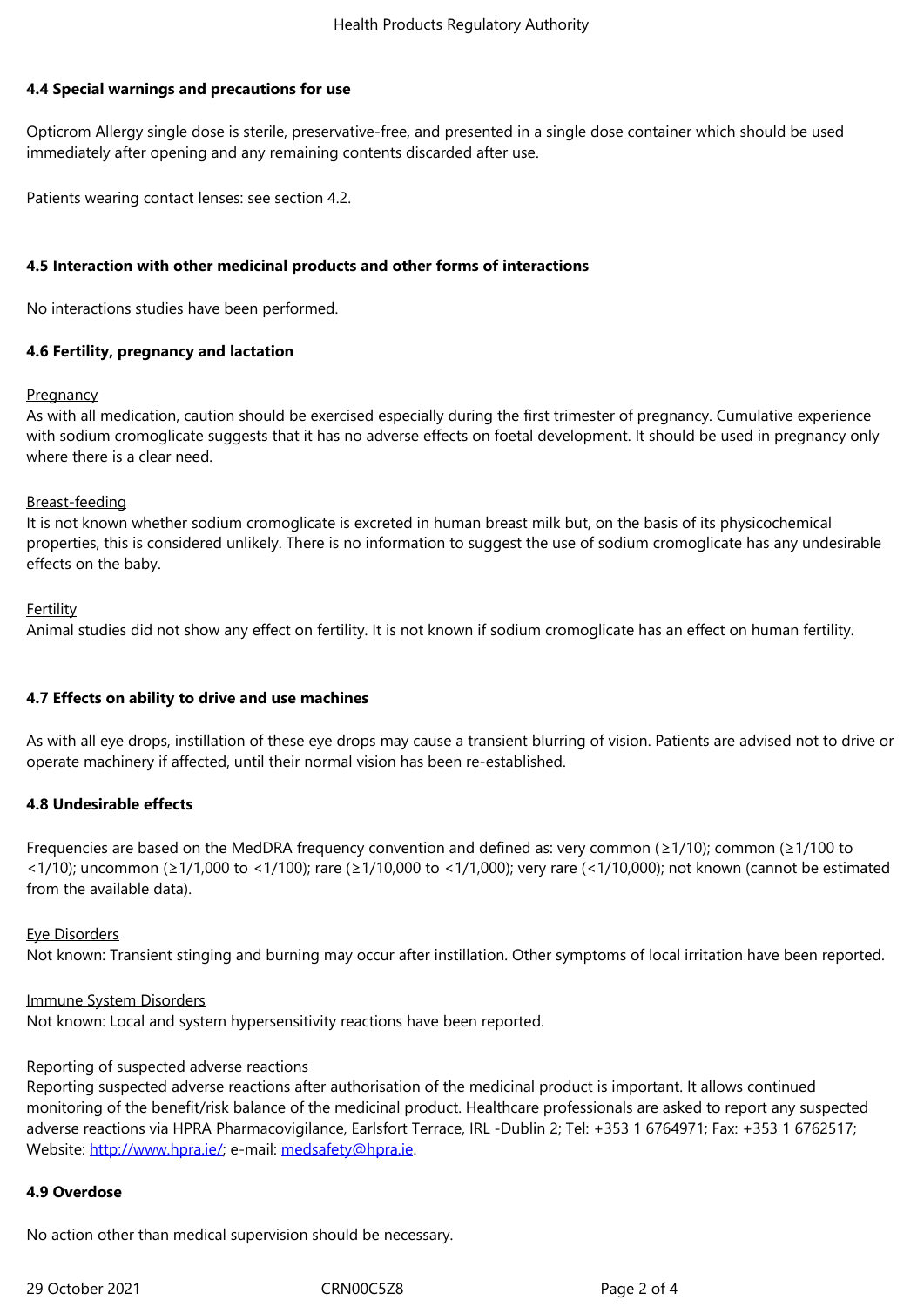#### **5 PHARMACOLOGICAL PROPERTIES**

#### **5.1 Pharmacodynamic properties**

Pharmacotherapeutic group: Ophthalmologicals; other antiallergics, ATC Code: S01GX01

*In vitro* and *in vivo* animal studies have shown that sodium cromoglicate inhibits the degranulation of sensitised mast cells which occurs after exposure to specific antigens. Sodium cromoglicate acts by inhibiting the release of histamine and various membrane derived mediators from the mast cell.

Sodium cromoglicate has demonstrated the activity *in vitro* to inhibit the degranulation of non-sensitised rat mast cells by phospholipase A and subsequent release of chemical mediators. Sodium cromoglicate did not inhibit the enzymatic activity of released phospholipase A on its specific substrate.

Sodium cromoglicate has no intrinsic vasoconstrictor or antihistamine activity.

#### **5.2 Pharmacokinetic properties**

In normal volunteers, analysis of urinary excretion of the medicinal product indicates that only a very small proportion of the dose will drain into the nasal cavity and eventually into the gastrointestinal tract from where absorption is also low.

The medicinal product has a high systemic clearance (plasma clearance  $7.9 \pm 0.9$  ml min-1.kg-1), so that any absorbed medicinal product is rapidly cleared from the circulation and accumulation does not occur.

Sodium cromoglicate is reversibly bound to plasma proteins ( $\approx$  65%) and is not metabolised, being excreted unchanged in the bile and urine in approximately equal proportions.

#### **5.3 Preclinical safety data**

Non-clinical data are limited, however they do not reveal any special hazard for humans based on studies of repeated dose toxicity, genotoxicity, toxicity to reproduction and development.

## **6 PHARMACEUTICAL PARTICULARS**

#### **6.1 List of excipients**

Sodium chloride Purified water

## **6.2 Incompatibilities**

Not applicable